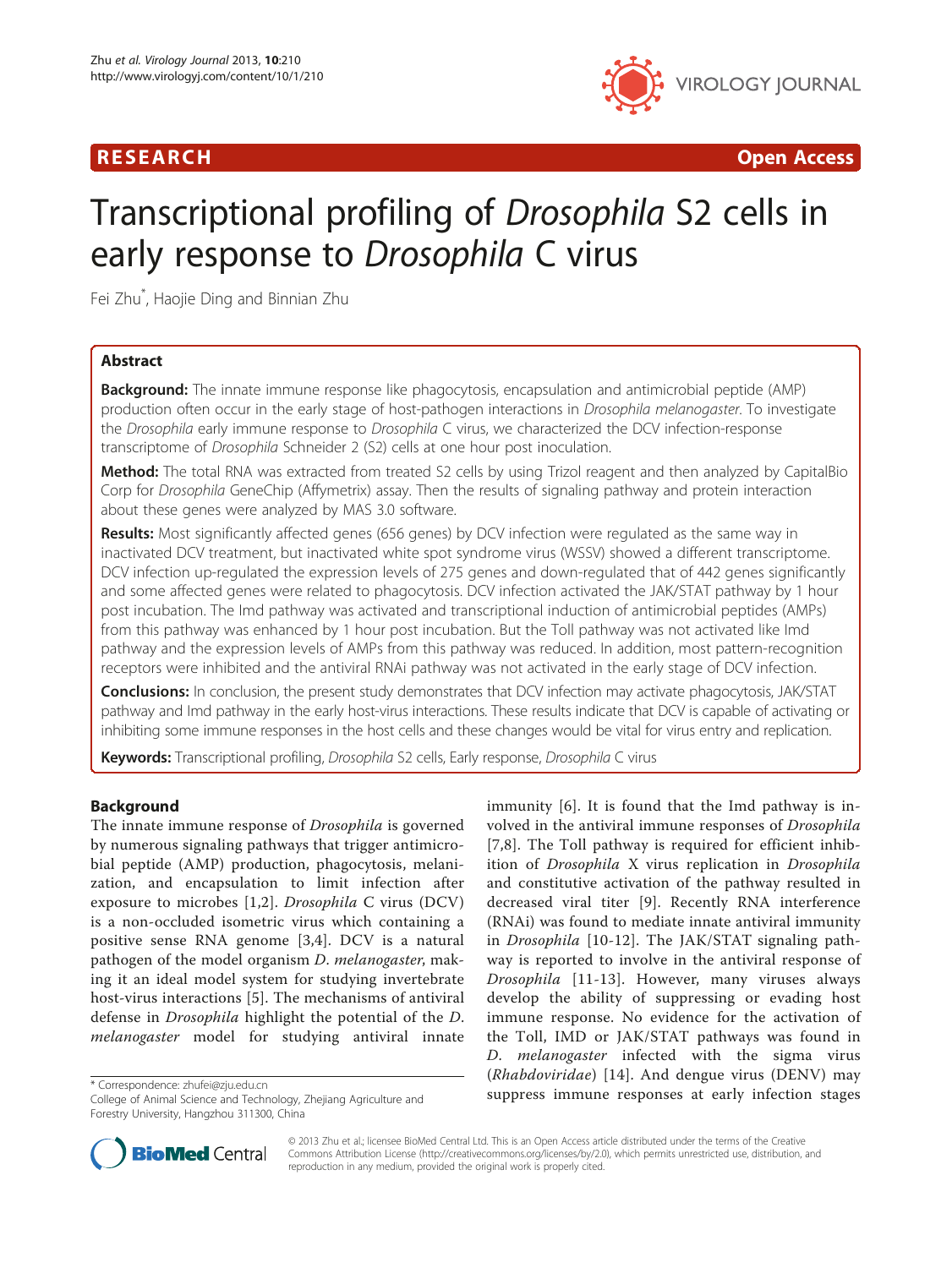before activating them at later time points in Aedes aegypti [[15](#page-7-0)]. So it is very necessary to study the early immune response to pathogenic virus in host cells.

White spot syndrome virus (WSSV) is a bacilliform, enveloped double stranded DNA virus that causes viral diseases in shrimp [[16](#page-8-0)]. To investigate early immune responses against DCV, we exposed Drosophila S2 cells to DCV, inactivated DCV (inDCV), and inactivated WSSV (inWSSV). We selected inWSSV as a treatment but not WSSV because WSSV was not phagocytosed by S2 cells like DCV and inDCV and induced very complicated early response. We investigated the transcriptional profile of virus-challenged Drosophila S2 cells using oligonucleotide DNA microarrays to identify the Drosophila early immune response to DCV. This results of this study contribute to the understanding of early immunologic defense responses in invertebrate hosts to viral challenge, and this study paves the way for further experiments which investigate the roles of genes and pathways in antiviral immunity.

#### Results and discussion

#### Genome-wide analysis of the Drosophila early immune response to DCV

We investigate Drosophila S2 cells in early immune response to DCV to systematically dissect host functions important in responding to virus. Genome-wide analysis can be conducted easily in genetically tractable model hosts, such as *D. melanogaster*, and such analyses offer a new approach to identifying host genes required for host antiviral immunity. We conducted a genome-wide analysis of the Drosophila early immune response to DCV by using oligonucleotide microarrays. Our results show that DCV infection significantly up-regulated the expression levels of 275 genes and significantly down-regulated that of 442 genes at least 2-fold (Table [1](#page-2-0)). Some of these genes function as immunity signal transduction, antimicrobial peptides, pattern-recognition receptors and apoptosis (Table [2](#page-3-0)). Most of these affected genes (656 genes) were regulated commonly in DCV and inDCV treatment (Figure [1A](#page-4-0)). In the 656 affected genes, the most highly up-regulated 5 genes were Pherokine 3 (>50 fold, function as protein serine/ threonine kinase activity), shaven baby (>28 fold, function as sequence-specific DNA binding), Matrix metalloproteinase 1 (>23 fold, function as metalloendopeptidase activity), Ribosomal protein S5b (>13 fold, function as RNA binding) and CG34330 (>13 fold, function as neurogenesis). And the most strongly down-regulated 5 genes were Hemese (>50 fold, function as negative regulation of lamellocyte differentiation), CG34003 (>30 fold, function as bacterial cell surface binding), nimrod C1 (>29 fold, function as defense response to bacterium), Projectin (>24 fold, function as structural constituent of cytoskeleton) and CG9616 (>21 fold). In

addition, 178 genes were regulated commonly in DCV, inDCV and inWSSV treatments. The functional analysis shows that the 178 genes participated in diverse biological processes including transport, cellular metabolism, cytoskeleton regulation, chemosensory reception, diverse functions and so on (Figure [1](#page-4-0)B). In addition, 57 genes were significantly affected in Drosophila S2 cells at 1 hour post inoculation in cells infected with DCV but not in the other two treatments (Figure [1](#page-4-0)A). A total of 24 genes were up-regulated and 33 genes were down-regulated significantly  $(P<0.05)$ . Gene ontology and KEGG analyses revealed that most of these genes were related to cellular metabolism. The similar result was found in Aedes aegypti cells with dengue virus infection [[17](#page-8-0)]. Among the 57 genes, βTub97EF, DNApol-α50, Cyp9f2, and Csk were not directly related to cellular metabolism (Figure [1](#page-4-0)C). βTub97EF has GTPase activity and contributes to microtubule-based movement and phagosome conserved biosystem, and it is linked with CG31048 which participate in activation of Rac GTPase activity. DNApol-α50 has DNA polymerase activity and contributes to DNA replication and synthesis of RNA primer, and it is linked with Pde8 (3',5'-cyclic-AMP phosphodiesterase activity), Mcm6 (contributes to 3'-5' DNA helicase activity), argos (receptor antagonist activity) and mew (cell adhesion molecule binding). Cyp9f2 is an ageregulated gene which anticipates in oxidation-reduction process, and it is linked with CG4389 (enoyl-CoA hydratase activity), CG4598 (dodecenoyl-CoA delta-isomerase activity) and CG15739 (4-nitrophenylphosphatase activity) [\[18](#page-8-0)]. βTub97EF, Cyp9f2 and DNApol-α50 were down-regulated very significantly  $(P<0.01)$  in DCV treatment but not in the other two treatments. C-terminal Src kinase (Csk) is the major inhibitor of Src signaling, and it is linked with CG6410 (phosphatidylinositol binding), CG10479 (unknown function) and Cad96Ca (protein tyrosine kinase activity). In this study, Csk was up-regulated very significantly  $(P<0.01)$  in DCV treatment but not in the other two treatments. Csk functions with Src-family kinases to negative regulate cell proliferation and positive regulate apoptosis [[19](#page-8-0)-[24\]](#page-8-0). Endocytosis or phagocytosis is the key step in the interaction between virus and host cells, and virus could utilize them to entry and infect host cells [\[25,26\]](#page-8-0). So these genes induced by DCV infection may involved in phagocytosis of host cells in 1 hour post inoculation.

#### JAK/STAT pathway is involved in antiviral immunity in Drosophila

As a reporter of *Drosophila* responsible for DCV infection, virus-induced RNA 1 (vir-1) is one of genes resulting from JAK/STAT signaling pathway which is not induced by pathogenic bacteria or fungi [\[13,](#page-7-0)[27](#page-8-0)]. Expression of Vir-1 was not modified by many stresses, such as heat shock, cold shock, mechanical pressure, dehydration or ultraviolet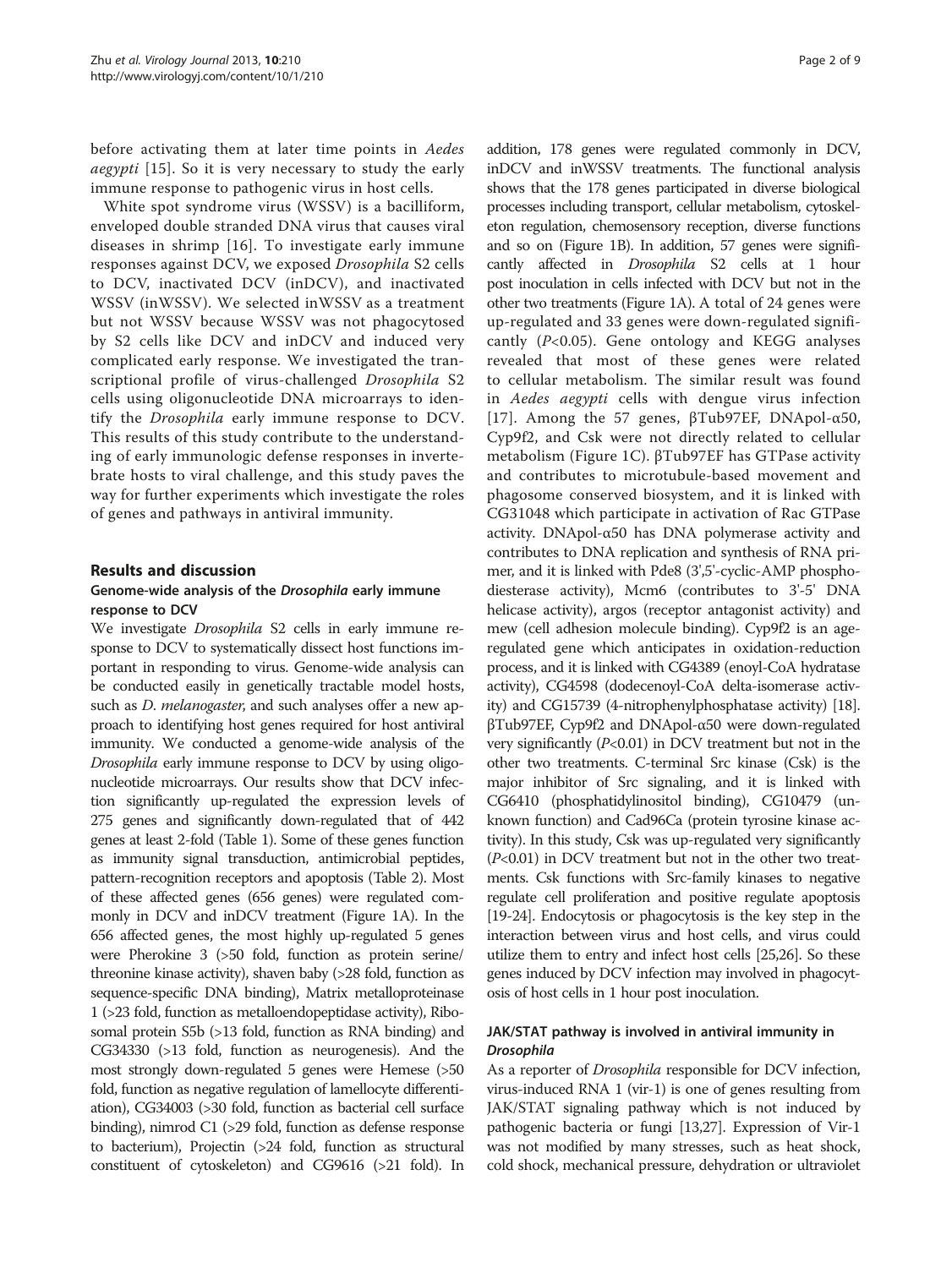<span id="page-2-0"></span>irradiation [\[27](#page-8-0)]. Therefore the Vir-1 gene specifically functions in the antiviral immune response of Drosophila [[5](#page-7-0)]. The results of this study showed that Vir-1 was significantly up-regulated  $(P<0.01)$  in all three treatments, suggesting the involvement of JAK/STAT pathway in antiviral responses of Drosophila (Figure [2](#page-4-0)). Furthermore, Vir-1 was significantly up-regulated  $(P<0.01)$  in response to WSSV (a non-pathogenic virus of Drosophila) as it was in responses to DCV (Figure [2](#page-4-0)). Our results show that upd2, Socs36E and Stam were up-regulated very significantly (P<0.01), and TepI was down-regulated very significantly (P<0.01) in pathogenic virus treatments (DCV and inDCV) but not in non-pathogenic virus treatment (inWSSV) (Figure [2\)](#page-4-0). According to our data in this study, upd2, Socs36E, Stam and TepI have special antiviral immunity to pathogenic virus like DCV. But upd3 and vir-1 were upregulated significantly  $(P<0.01)$  in all three treatments (Figure [2](#page-4-0)). The cytokine unpaired 3 (upd3) has been previously

Table 1 The list of DCV infection affected genes

| The number of<br>affected genes | Gene symbol                                                                                                                                                                                                                                                                                                                                                                                                                                                                                                                                                                                                                                                                                                                                                                                                                                                                                                                                                                                                                                                                                                                                                                                                                                                                                                                                                                                                                                                                                                                                                                                                                                                                                                                                                                                                                                                                                                                                                                                                                                                                                                                                                                                                                                                                                                                                                                                                                                                                                                                                                                                                                                                                                                                                                                                                                                                                                                                                                                                                                                                                                                                                                                                                                                                                                                                                                                                                                                                                                                                                                                                                                                                                                                                                     |
|---------------------------------|-------------------------------------------------------------------------------------------------------------------------------------------------------------------------------------------------------------------------------------------------------------------------------------------------------------------------------------------------------------------------------------------------------------------------------------------------------------------------------------------------------------------------------------------------------------------------------------------------------------------------------------------------------------------------------------------------------------------------------------------------------------------------------------------------------------------------------------------------------------------------------------------------------------------------------------------------------------------------------------------------------------------------------------------------------------------------------------------------------------------------------------------------------------------------------------------------------------------------------------------------------------------------------------------------------------------------------------------------------------------------------------------------------------------------------------------------------------------------------------------------------------------------------------------------------------------------------------------------------------------------------------------------------------------------------------------------------------------------------------------------------------------------------------------------------------------------------------------------------------------------------------------------------------------------------------------------------------------------------------------------------------------------------------------------------------------------------------------------------------------------------------------------------------------------------------------------------------------------------------------------------------------------------------------------------------------------------------------------------------------------------------------------------------------------------------------------------------------------------------------------------------------------------------------------------------------------------------------------------------------------------------------------------------------------------------------------------------------------------------------------------------------------------------------------------------------------------------------------------------------------------------------------------------------------------------------------------------------------------------------------------------------------------------------------------------------------------------------------------------------------------------------------------------------------------------------------------------------------------------------------------------------------------------------------------------------------------------------------------------------------------------------------------------------------------------------------------------------------------------------------------------------------------------------------------------------------------------------------------------------------------------------------------------------------------------------------------------------------------------------------|
| 275 up-regulated genes          | 18w, a, Ald, alpha-Adaptin, alpha-Est1, alphaPS4, alphaPS5, AnnIX, alphaTub84D, aPKC, Asator, Ast, Atpalpha, AttA,<br>AttC, AttD, b, B52, Best1, bnl, brp, bves, CaMKII, Ccn, Cct1, Cdk5, CecB, CecC, CG10011, CG10103, CG10337, CG10581,<br>CG10630, CG10641, CG10657, CG10702, CG10962, CG1124, CG11353, CG11671, CG11779, CG11790, CG11791,<br>CG11825, CG11897, CG12014, CG12054, CG12112, CG12290, CG12418, CG12477, CG12883, CG12896, CG13078,<br>CG13196, CG13248, CG13335, CG1340, CG13482, CG14015, CG14085, CG14322, CG14340, CG14545, CG14567,<br>CG14801, CG14879, CG15097, CG15308, CG15543, CG15673, CG1600, CG16717, CG16718, CG16833, CG17599,<br>CG17660, CG17681, CG18528, CG18557, CG18643, CG18769, CG30108, CG30115, CG30281, CG30421, CG30466,<br>CG30502, CG31012, CG31323, CG31324, CG31431, CG31522, CG31523, CG3168, CG31778, CG32048, CG32066,<br>CG32170, CG32206, CG32207, CG32313, CG32512, CG32982, CG33099, CG3348, CG34330, CG34349, CG34360,<br>CG34383, CG34404, CG3788, CG3884, CG42327, CG42348, CG4455, CG4570, CG4629, CG4726, CG5174, CG5246,<br>CG5346, CG5535, CG5758, CG5919, CG6051, CG6125, CG6231, CG6330, CG6357, CG6498, CG6767, CG7056, CG7251,<br>CG7510, CG7720, CG7778, CG7794, CG7816, CG7841, CG7888, CG8008, CG8046, CG8177, CG9119, CG9222, CG9238,<br>CG9312, CG9626, CG9641, CG9663, CG9812, CG9932, cher, chn, chrb, Cortactin, Cpr67Fa1, Csk, Cyp4q1, DAAM, dally,<br>Dhap-at, drl, Ets21C, ewg, fra, Gadd45, GlcAT-S, Gli, Gp150, Gr94a, gsb, h, Hip1, Hsp22, Hsp70Aa, Hsp70Ba, Hsp70Bc, ifc,<br>ImpL2, ImpL3, insc, inx2, Irk3, jar, JhI-21, Jupiter, kay, kel, KP78b, KrT95D, lcs, Lerp, Lis-1, Lmpt, loco, LpR2, Luna, Mctp,<br>Mf, Mmp1, moody, Mpk2, mthl2, Mtk, MtnA, Myo28B1, Myo31DF, mys, nahoda, nau, nes, Nhe3, nkd, Nrt, Oatp30B,<br>Obp44a, Or19a, ovo, Pabp2, pain, Pak, path, Pde8, Phk-3, pirk, Pka-C3, PKD, pot, ppk10, Prx2540-2, puc, Pvf2, Rel, Rep,<br>Rgn, RhoGEF3, RhoL, RN-tre, rogdi, RpS5b, rtGEF, scarface, sdk, shn, SIP3, slgA, Socs36E, Sox14, spir, Stam, stv, Su(dx),<br>tamo, Thor, tmod, Tom34, Trc8, Tsp, Tsp42Eg, tty, Ugt36Bb, upd2, upd3, vfl, viaf, vir-1, Vrp1, WASp, wun, wun2,<br>yellow-b, zfh1, zpg                                                                                                                                                                                                                                                                                                                                                                                                                                                                                                                                                                                                                                                                                                                                                                                                                                                                                                                                                                                                                                                                                                                                                                                                                                                                                                                                                                                                                                                                                                                                    |
| 442 down-regulated genes        | Ac13E, Ac76E, Acer, Acox57D-d, Act79B, Adk3, Amph, Ance-5, arg, armi, Atet, att-ORFA, aub, Bc, Best4, betaTub97EF,<br>bgm, bmm, bt, by, Cad96Ca, CG10026, CG10073, CG10126, CG10131, CG10184, CG10205, CG10249, CG10336,<br>CG10469, CG10479, CG10512, CG10550, CG10660, CG10764, CG10863, CG11063, CG11134, CG11147, CG11151,<br>CG11319, CG11347, CG11395, CG11400, CG11638, CG11668, CG11686, CG11739, CG11943, CG12140, CG12262,<br>CG12340, CG12512, CG12702, CG12744, CG12825, CG12970, CG13085, CG13116, CG13377, CG13559, CG13631,<br>CG13641, CG13654, CG13707, CG13794, CG13822, CG13877, CG13897, CG14033, CG14141, CG14215, CG14216,<br>CG14225, CG14511, CG14615, CG14619, CG14629, CG14741, CG14787, CG14803, CG14806, CG14856, CG14872,<br>CG14933, CG14990, CG1503, CG15043, CG15161, CG15202, CG15333, CG15658, CG15739, CG15818, CG15820,<br>CG15917, CG1607, CG1623, CG1628, CG1637, CG1648, CG16700, CG16712, CG16713, CG1674, CG16947, CG1702,<br>CG17029, CG17032, CG17167, CG17270, CG17322, CG17323, CG17350, CG17549, CG17597, CG17839, CG17928,<br>CG18446, CG18522, CG18549, CG18563, CG18622, CG2003, CG2052, CG2444, Cq25C, CG2893, CG30017, CG30069,<br>CG30085, CG30090, CG30104, CG30148, CG30217, CG30269, CG30273, CG30345, CG30359, CG3036, CG30377,<br>CG30460, CG30463, CG30479, CG30492, CG31048, CG31075, CG31145, CG31274, CG31313, CG31326, CG31454,<br>CG31477, CG31601, CG31607, CG31674, CG31675, CG3184, CG31886, CG3191, CG31974, CG31999, CG32017, CG32085,<br>CG32091, CG3224, CG32306, CG32320, CG32354, CG32364, CG3246, CG32582, CG3259, CG32613, CG32647, CG32700,<br>CG32812, CG33225, CG33252, CG33275, CG33465, CG3402, CG34331, CG34398, CG34436, CG3505, CG3635, CG3829,<br>CG3831, CG3857, CG3902, CG40160, CG4019, CG40244, CG41265, CG42259, CG42296, CG42345, CG42358, CG42369,<br>CG42394, CG4250, CG42611, CG4325, CG4351, CG4389, CG4398, CG4484, CG4576, CG4598, CG4615, CG4666, CG4733,<br>CG4928, CG4949, CG5080, CG5167, CG5191, CG5322, CG5381, CG5397, CG5455, CG5707, CG5731, CG5853, CG5895,<br>CG5955, CG5958, CG5973, CG6045, CG6188, CG6199, CG6208, CG6232, CG6289, CG6410, CG6426, CG6639, CG6687,<br>CG6812, CG6836, CG6951, CG7059, CG7083, CG7091, CG7120, CG7149, CG7255, CG7280, CG7320, CG7322, CG7358,<br>CG7458, CG7607, CG7777, CG7781, CG7966, CG7985, CG7995, CG7997, CG8066, CG8080, CG8097, CG8112, CG8157,<br>CG8211, CG8213, CG8353, CG8398, CG8399, CG8451, CG8501, CG8586, CG8668, CG8788, CG9008, CG9098, CG9117,<br>CG9232, CG9331, CG9338, CG9416, CG9463, CG9505, CG9541, CG9577, CG9616, CG9624, CG9691, CG9973, CG9989,<br>cpo, Cpr49Ac, Cpr65Au, Cpr97Eb, CPTI, CREG, Cyp12c1, Cyp12d1-d, Cyp18a1, Cyp28a5, Cyp28d1, Cyp4ac1, Cyp4d2,<br>Cyp4s3, Cyp6a13, Cyp6a14, Cyp6a21, Cyp9f2, Cyp9h1, Cys, Dh, dj-1beta, DNApol-alpha50, DNasell, dpp, dpr17, drpr,<br>eater, edl, egr, Ela, fan, fbp, fng, fru, fz2, GLaz, glob1, Glt, grh, GstD4, GstD5, GstD6, GstD7, He, Hil, hoe1, Hr51, Hsp60B,<br>htl, if, ine, Invadolysin, inx3, Irp-1B, Jheh3, Kap-alpha3, I(3)neo38, lectin-24A, lectin-28C, lin-28, Lip4, Lkr, lox, mAcR-60C,<br>may, mbc, Mcm6, mew, mex1, mspo, Myd88, MYPT-75D, nAcRalpha-30D, Nep4, NetB, Nha2, nimB2, nimB3, nimB4,<br>nimB5, nimC1, nimC2, Oat, Oatp33Ea, Obp18a, Obp99a, Obp99c, obst-A, olf186-M, out, Pde6, Pdk, PGRP-LE, Pka-R2,<br>PNUTS, prc, Prestin, Pxn, pyd, pyd3, qtc, r-cup, rdgB, rg, Rgk1, Rph, Rpt3R, ry, scpr-A, scu, shf, Sip1, Sk1, skpB, sls, sn,<br>snk, Sp212, sqz, Sr-Cl, Sry-alpha, stnA, Strn-Mlck, su(r), Sucb, Sur, sut1, Taf12L, Tepl, topi, TotA, troll, Tsp29Fa, Tsp2A,<br>Tsp5D, TwdlE, twi, Ubc84D, Uqt35a, Uqt36Bc, Uqt86Dd, Vago, veil, vkg, W, wnd, y, yellow-f2, yellow-h, yip2 |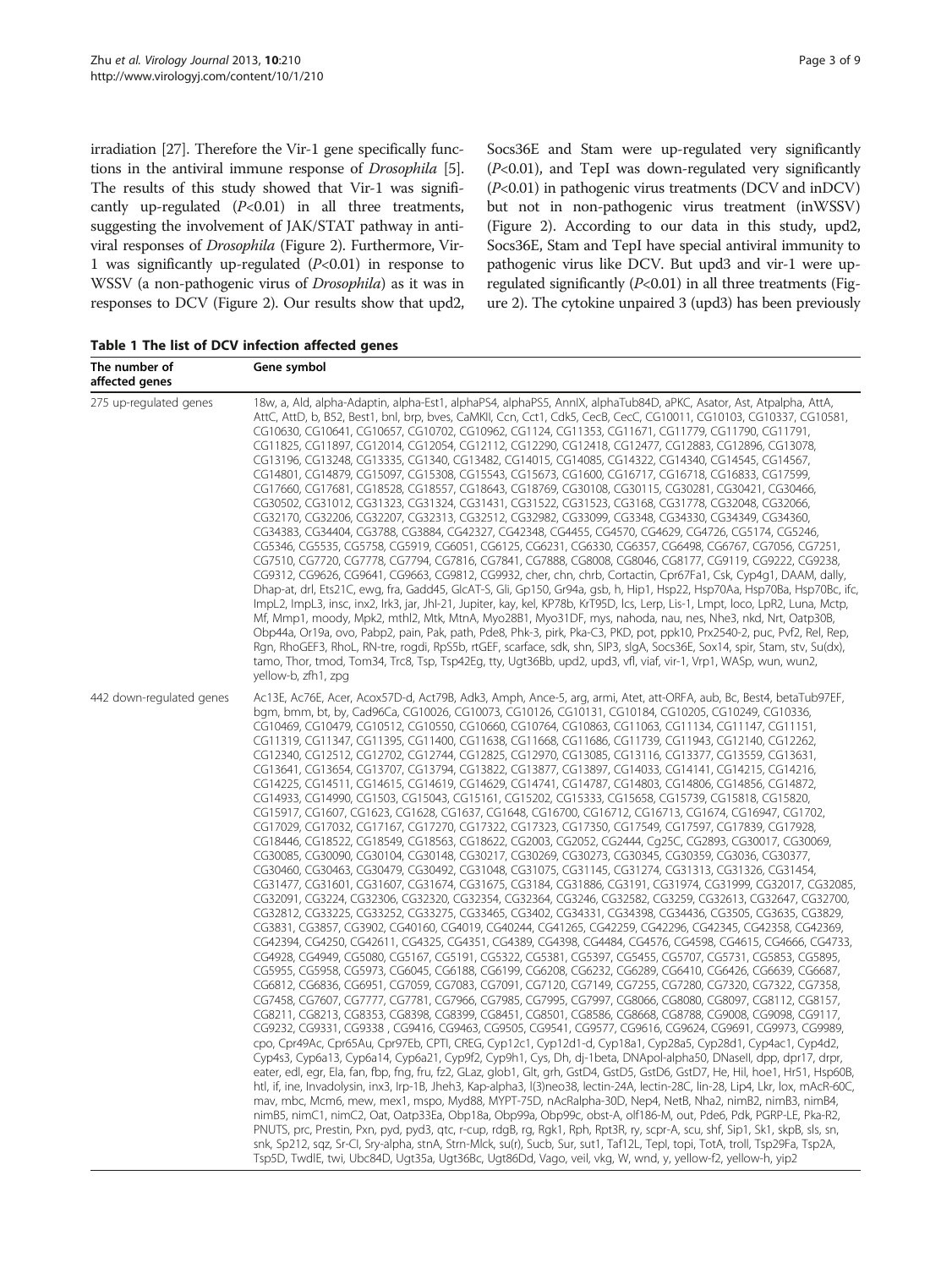#### <span id="page-3-0"></span>Table 2 Expression profiles of selected important immune genes revolved in early immune response to DCV, inDCV and inWSSV

| Gene (GenBank accession number) | DCV  | inDCV | inWSSV |
|---------------------------------|------|-------|--------|
| pattern-recognition receptors   |      |       |        |
| PGRP-LE (AAF48519)              | 0.41 | 0.41  | 1.23   |
| PGRP-LB (AAF54643)              | 1.51 | 1.16  | 2.71   |
| <b>PGRP-LF (AAF50301)</b>       | 1.82 | 1.65  | 2.14   |
| PGRP-SB1 (AAF49420)             | 1.81 | 1.64  | 2.09   |
| Sr-CI (AAF51042)                | 0.15 | 0.13  | 1.22   |
| Sr-CIII (AAN11166)              | 0.49 | 0.51  | 1.36   |
| Eater (AAF56664)                | 0.32 | 0.32  | 0.65   |
| Tepl (AAF53490)                 | 0.22 | 0.21  | 1.07   |
| Lkr (AAF50775)                  | 0.19 | 0.22  | 0.25   |
| NimB2 (AAN10861)                | 0.12 | 0.10  | 0.29   |
| NimB3 (ABC65899)                | 0.03 | 0.03  | 0.12   |
| NimB4 (AAF53361)                | 0.12 | 0.10  | 0.33   |
| NimB5 (AAF53363)                | 0.07 | 0.09  | 0.32   |
| NimC1 (AAF53364)                | 0.03 | 0.03  | 0.10   |
| NimC2 (AAF53366)                | 0.41 | 0.34  | 0.33   |
| Antimicrobial peptides/protein  |      |       |        |
| Attacin-A (AAF58215)            | 2.78 | 2.32  | 2.51   |
| Attacin-C (AAM68570)            | 5.37 | 4.87  | 7.00   |
| Attacin-D (AAF55446)            | 5.41 | 5.08  | 5.48   |
| Andropin (AAF57024)             | 1.59 | 1.73  | 0.75   |
| Cecropin (AAF57025)             | 7.94 | 8.14  | 1.28   |
| Cecropin-B (AAF57027)           | 9.55 | 9.48  | 12.24  |
| Drosomycin (AAF47767)           | 0.52 | 0.50  | 2.14   |
| Drosocin (AAF58216)             | 1.29 | 1.24  | 2.19   |
| Defensin (AAF58855)             | 0.53 | 0.43  | 0.84   |
| Metchnikowin (AAF58139)         | 2.97 | 2.79  | 2.68   |
| lectin24A (AAF51070)            | 0.39 | 0.49  | 0.87   |
| lectin28C (AAF52570)            | 0.44 | 0.45  | 0.76   |
| Immunity signal transduction    |      |       |        |
| bnl (AAF55701)                  | 2.50 | 2.92  | 0.45   |
| Daam (AAF45600)                 | 2.15 | 2.07  | 2.23   |
| Dally (AAF50358)                | 2.41 | 2.24  | 2.22   |
| bt (AAF55701)                   | 0.04 | 0.04  | 0.07   |
| mspo (AAF58219)                 | 0.06 | 0.06  | 1.07   |
| yellow-h (AAF59358)             | 0.07 | 0.08  | 0.16   |
| prc (AAF49980)                  | 0.05 | 0.06  | 0.36   |
| Bc (AAF53744)                   | 0.06 | 0.06  | 0.85   |
| TotA (AAN13840)                 | 0.07 | 0.06  | 0.38   |
| Fz2 (AAF49184)                  | 0.43 | 1.04  | 0.41   |
| Myd88 (AAF58953)                | 0.39 | 0.39  | 1.16   |
| Hsp60B (AAF51467)               | 0.47 | 0.41  | 1.94   |

# Table 2 Expression profiles of selected important immune genes revolved in early immune response to DCV, inDCV and inWSSV (Continued)

| Hsp70Aa (AAN13535) | 2.72  | 4.55  | 0.64  |
|--------------------|-------|-------|-------|
| Hsp70Bc (AAG22149) | 2.43  | 5.04  | 0.88  |
| Rel (AAF54333)     | 4.65  | 4.61  | 4.03  |
| Mpk2 (AAF56244)    | 2.36  | 2.32  | 2.24  |
| Rgk1 (AAF57577)    | 0.26  | 0.33  | 0.37  |
| Mav (AAF59328)     | 0.33  | 0.30  | 0.48  |
| upd3 (AAX52505)    | 2.70  | 3.07  | 4.33  |
| upd2 (AAF48815)    | 5.23  | 6.42  | 1.74  |
| Vago (AAF47993)    | 0.26  | 0.21  | 0.37  |
| Vir-1 (AAF53185)   | 8.70  | 8.92  | 5.81  |
| Vrp1 (AAF46800)    | 6.72  | 7.31  | 2.49  |
| Ets21C (AAF51484)  | 3.38  | 4.03  | 3.58  |
| dpr17 (AAF54750)   | 0.10  | 0.10  | 0.27  |
| He (AAN10862)      | 0.02  | 0.02  | 0.18  |
| Moody (AAF45709)   | 2.48  | 2.51  | 2.04  |
| Pirk (AAF46746)    | 10.89 | 10.62 | 10.70 |
| CG33275 (AAS65060) | 0.07  | 0.08  | 0.39  |
| CG9098 (AAF52322)  | 0.14  | 0.14  | 0.32  |
| CG32354 (AAF50418) | 0.27  | 0.30  | 2.55  |
| CG4019 (AAF47036)  | 0.12  | 0.11  | 0.49  |
| Apoptosis          |       |       |       |
| AnnlX (AAF55841)   | 2.54  | 2.45  | 2.04  |
| Sk1 (AAF48045)     | 0.28  | 0.26  | 0.44  |
| Stv (AAF49809)     | 3.79  | 3.74  | 2.54  |
| Viaf (AAF49974)    | 2.66  | 2.67  | 2.28  |
| W (AAF49270)       | 0.22  | 0.21  | 0.34  |
| Out (AAF48949)     | 0.43  | 0.37  | 0.44  |
| CG3829 (AAF47310)  | 0.31  | 0.29  | 0.46  |

The gene expression levels were compared with that of control (S2 cells without any treatment). The control's was designated as 1.

understood to activate the JAK/STAT pathway in hemocytes [[28,29](#page-8-0)]. The data indicate that upd3 and vir-1 belong to the common antiviral immunity in Drosophila. A previous study showed that Drosophila did not mount an immune response controlled by known immune pathways against the sigma virus [\[14](#page-7-0)]. However, we found that the JAK/STAT pathway was activated by DCV infection at 1 hour post incubation.

# Toll pathway is involved in early response to Drosophila C virus

Previously, it was shown that the Drosophila X virus (DXV) activates the Toll pathway, and flies that are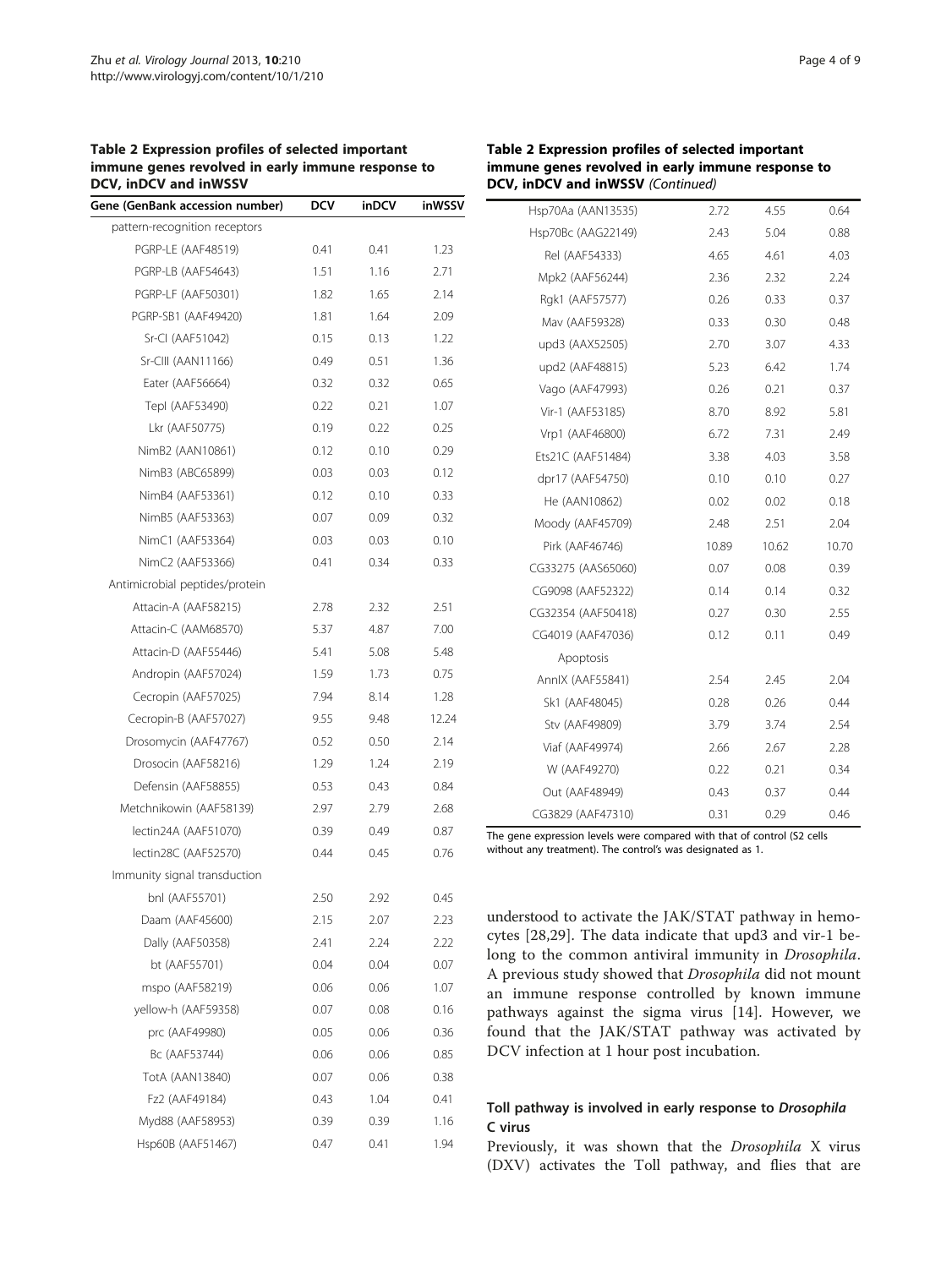digestive; RSM, redox, stress and mitochondrion; IMM, immunity. (C) The pathway gene correlation of the 57 genes according to KEGG databases



deficient for the Toll pathway transcription factor Dif are more susceptible to DXV infection [\[9](#page-7-0)]. Another study showed that Dif deficient flies exhibit the same sensitivity to DCV infection as wild-type flies [\[30](#page-8-0)]. In this study, DCV infection down-regulated the expression levels of Dif at one hour post infection. In Toll pathway, MyD88 and eater were down-regulated significantly  $(P<0.01)$ , and Mkk4, ndl, 18w, Toll-8 and Pli were up-regulated significantly  $(P<0.01)$  in pathogenic virus treatments (DCV and inDCV) but not in non-pathogenic virus treatment (inWSSV) (Figure [3](#page-5-0)). The data indicate that these genes have special immunity to pathogenic virus like DCV. Interestingly, Drs (Drosomycin) was down-regulated significantly  $(P<0.01)$  in pathogenic virus treatments (DCV and inDCV) but was up-regulated significantly  $(P<0.01)$  in non-pathogenic virus treatment (inWSSV). Drosomycin (Drs) gene encodes a 44-residue inducible antifungal peptide, Drosomycin, in Drosophila melanogaster [\[31\]](#page-8-0). Because the Toll pathway is so important for antiviral immunity of Drosophila, DCV may inhibit the key factors of this pathway to evade humoral and cellular responses of host cells.

<span id="page-4-0"></span>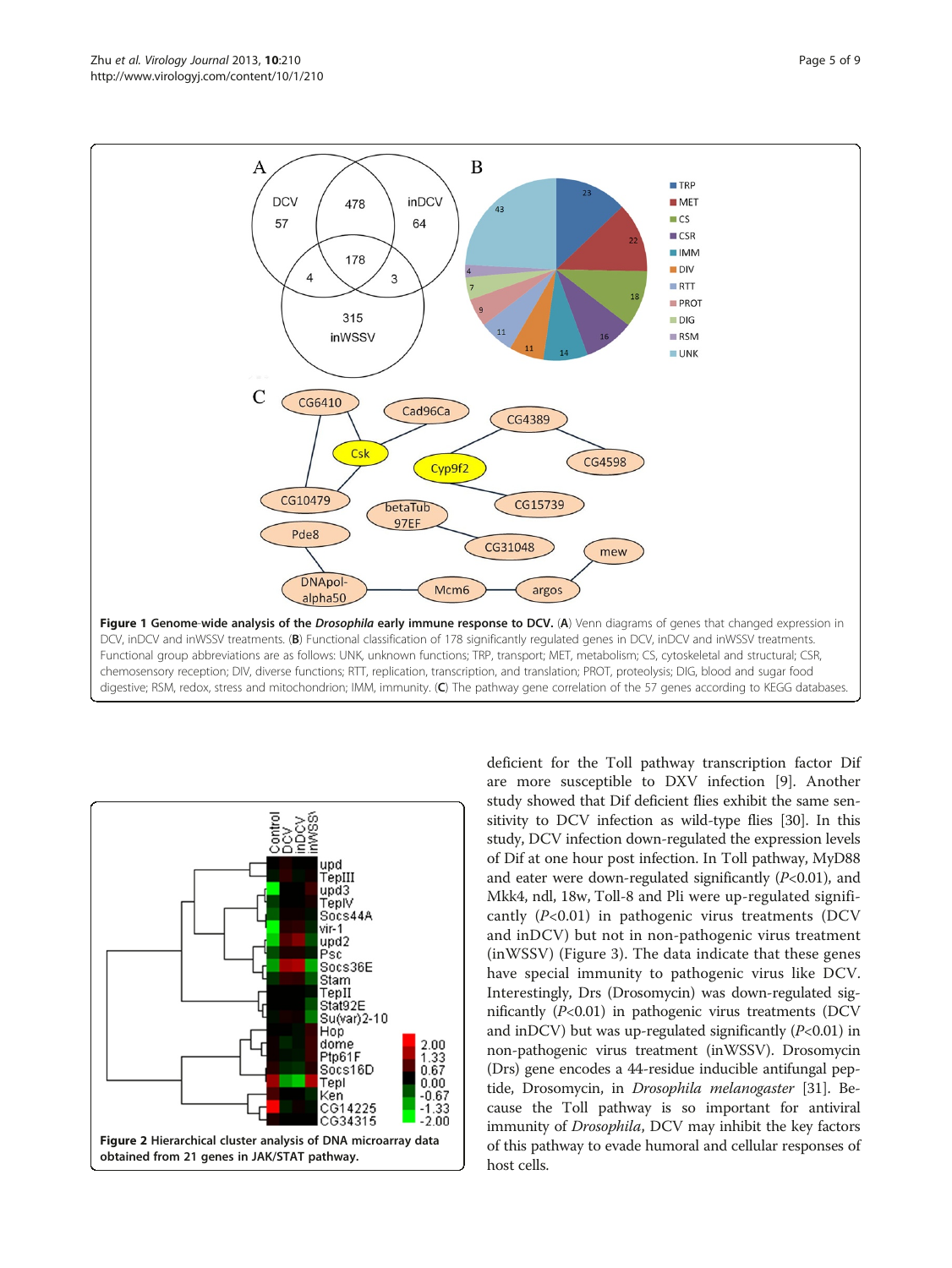<span id="page-5-0"></span>

# Imd pathway is involved in early response to Drosophila C virus

In the Imd pathway, Rel, pirk and PGRP-LF were upregulated very significantly  $(P<0.01)$  in all three treatments (Figure 4). PGRP-LE and PGRP-LC, PGRP family member, are required for activation of the Imd pathway in response to Gram-negative bacterial infections [\[32](#page-8-0)]. In this study, PGRP-LE was down-regulated very significantly  $(P<0.01)$ , and PGRP-LC was down-regulated in pathogenic virus treatments (DCV and inDCV) but not in non-pathogenic virus treatment (inWSSV) (Table [2](#page-3-0)). The NF-κB-like transcription factor Relish is the ultimate target of the Imd pathway, which regulates the expression of a battery of genes encoding antimicrobial peptides (AMPs)-like Attacins [\[33,34\]](#page-8-0). AMP genes have



been shown to be induced in response to viral infection at levels similar to those observed during E. coli infection [\[9](#page-7-0)]. In this study, Attacin-A, Attacin-C, Attacin-D, Cecropin-B and Metchnikowin were very significantly up-regulated  $(P<0.01)$  in all three treatments (Table [2](#page-3-0)). The results suggested that the Imd pathway was activated in DCV treatment and that the Imd pathway may be involved in the antiviral immunity in Drosophila. However, enhanced expression of single AMPs did not alter resistance to viral infection or viral titer levels, suggesting that the main antiviral response is cellular rather than humoral [[9](#page-7-0)]. DENV infection also downregulated the expression levels of numerous immune sig-naling molecules and AMPs in Aedes aegypti cells [\[15,](#page-7-0)[17](#page-8-0)]. In this study, Drosomycin, Defensin, lectin24A and lectin28C were down-regulated very significantly  $(P<0.01)$ in pathogenic virus treatments (DCV and inDCV) but not in non-pathogenic virus treatment (inWSSV) (Table [2](#page-3-0)). The data revealed that Drosomycin, Defensin, lectin24A and lectin28C may play more important role in antiviral immunity than other AMPs.

# RNAi pathway was not activated in early response to Drosophila C virus

Previous studies have shown that RNA interference played a critical role in the control of viral infections in Drosophila and Ago2, Ars2, Dcr-2 and R2D2 as the core antiviral RNAi machinery [\[10,](#page-7-0)[35,36\]](#page-8-0). However, the relative expression of Ago1, Ago2, Ars2, Dcr-1, Dcr-2, R2D2 and Drosha, which are important to antiviral RNAi pathway in Drosophila, remained stable in all three experimental groups (data not shown). The antiviral RNAi pathway was not activated in S2 cells by 1 hour post incubation with DCV or inWSSV. Virus infection in Drosophila initiates a specific transcriptional response, including the induction of Vago,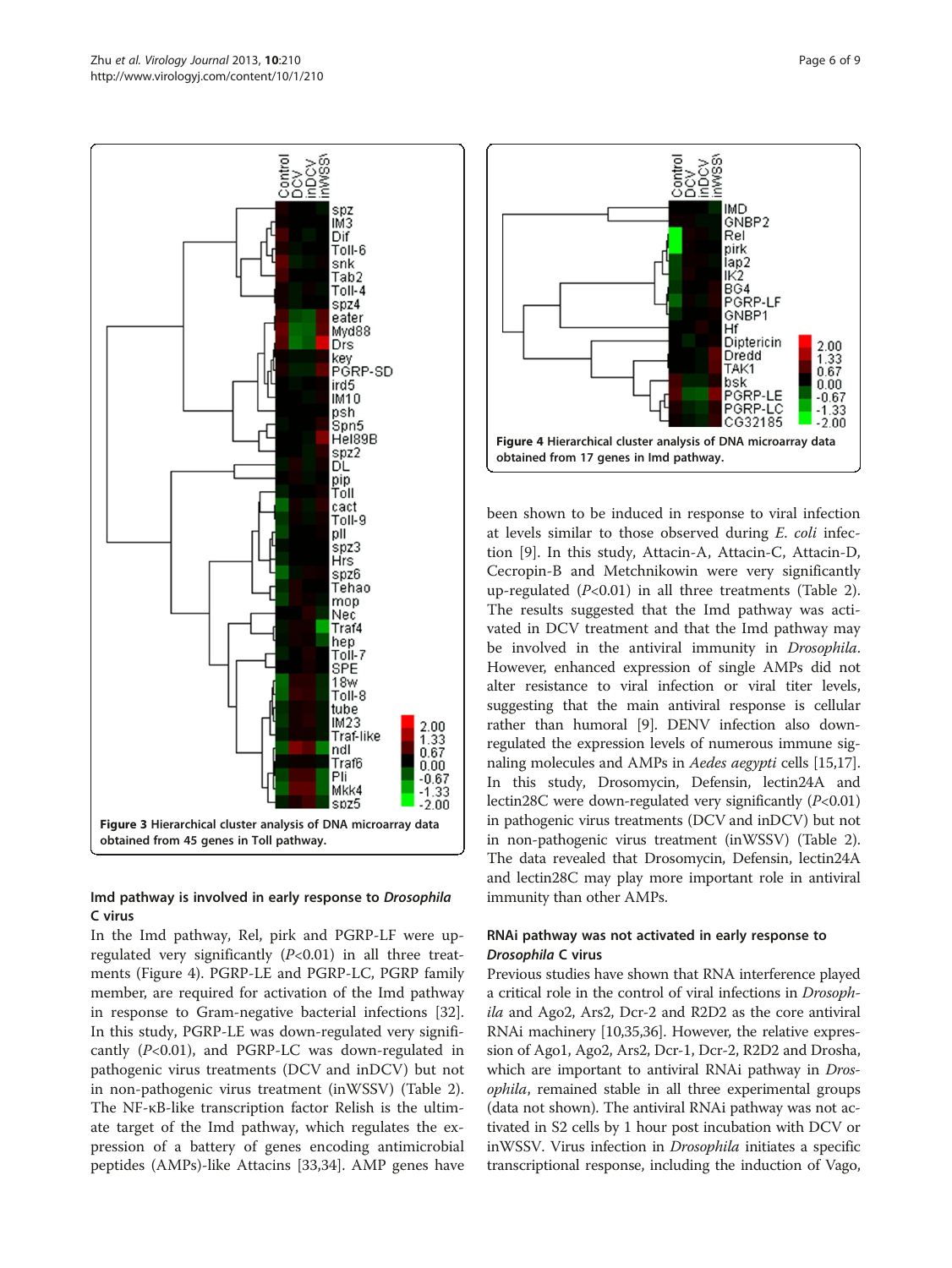a recently identified antiviral molecule that is required to restrict viral replication in flies [\[37\]](#page-8-0). In this study, Vago was significantly down-regulated  $(P<0.01)$  in all three treatments (Table [2\)](#page-3-0). The data indicate that the antiviral RNAi pathway was not induced in S2 cells at 1 hour post incubation with DCV or inWSSV. Previous studies also showed that DCV encodes a dsRNA-binding protein, DCV-1A, which suppresses RNA silencing in Drosophila [[38,39\]](#page-8-0).

In Drosophila, invading pathogens can encounter humoral and cellular responses that utilize patternrecognition receptors to identify pathogen-associated molecular patterns on the immune cell surface [[1,2](#page-7-0)]. In this study, PGRP-LE, Sr-CI, Sr-CIII, Eater, TepI were down-regulated significantly  $(P<0.01)$  in pathogenic virus treatments (DCV and inDCV) but not in nonpathogenic virus treatment (inWSSV) (Table [2](#page-3-0)). And Lkr, NimB2, NimB3, NimB4, NimB5, NimC1, NimC2 were down-regulated significantly  $(P<0.01)$  in all three treatments (Table [2](#page-3-0)). The results indicate that DCV may escape the recognition of host immunity by inhibition of pattern-recognition receptors on S2 cell surface in the early stage of infection. Phagocytosis is the early initiated innate immunity in *Drosophila* cells, so it is very important for antiviral immunity [[40,41\]](#page-8-0). DCV infection may activate or utilize phagocytosis immunity of host cells by 1 hour post inoculation because phagocytosis related genes (Csk and βTub97EF) were up-regulated significantly (P<0.01) by DCV infection only. TEM results also showed that no difference was found in DCV-infected S2 cells at one hour post infection, but DCV infection caused large harm to S2 cells at one day post infection (Figure 5). DCV infection activated the JAK/STAT pathway and the Imd pathway in the early host-virus interaction. But the Toll pathway was not activated by DCV infection in the early host-virus interaction and the expression levels of AMPs from this pathway was down-regulated. And the antiviral RNAi pathway was not activated by DCV infection in the early host-virus interaction. Our results indicate that DCV actively suppresses activation of some immune pathways in Drosophila cell lines. This work contributes to the understanding of the early immunologic defense responses in invertebrate hosts to viral challenge, and it paves the way for further experiments that investigate the roles of genes and pathways in antiviral immunity.

#### Materials and methods

Maintenance of Drosophila S2 cell line and treatment

Drosophila S2 cells were cultivated at 28°C in Schneider's Drosophila medium (Ivitrogen, USA) supplemented with 10% fetal bovine serum (Gibco, USA). DCV was inoculated in S2 cells at a multiplicity of infection (MOI) of 1 for 4 days and collected for purification as described before [[4\]](#page-7-0). Then S2 cells were infected with purified DCV at a multiplicity of infection (MOI) of 1. DCV at a multiplicity of infection (MOI) of 1 was UV-inactivated by exposure to a total of 12, 000 mJ UV light (5×3 min) as inactivated DCV (inDCV), and then S2 cells were inoculated with UV-inactivated DCV. The WSSV were purified from WSSV-infected shrimp according to the previous methods [[42\]](#page-8-0). The WSSV virions were UVinactivated by exposure to a total of 12, 000 mJ UV light (5×3 min). Subsequently the inactivated WSSV virions  $(1 \times 10^7 \text{ copies/mL})$  were inoculated in S2 cells  $(1 \times 10^6 \text{ s})$ cells/mL). After one hour, the S2 cells were collected and subjected to oligonucleotide microarray.

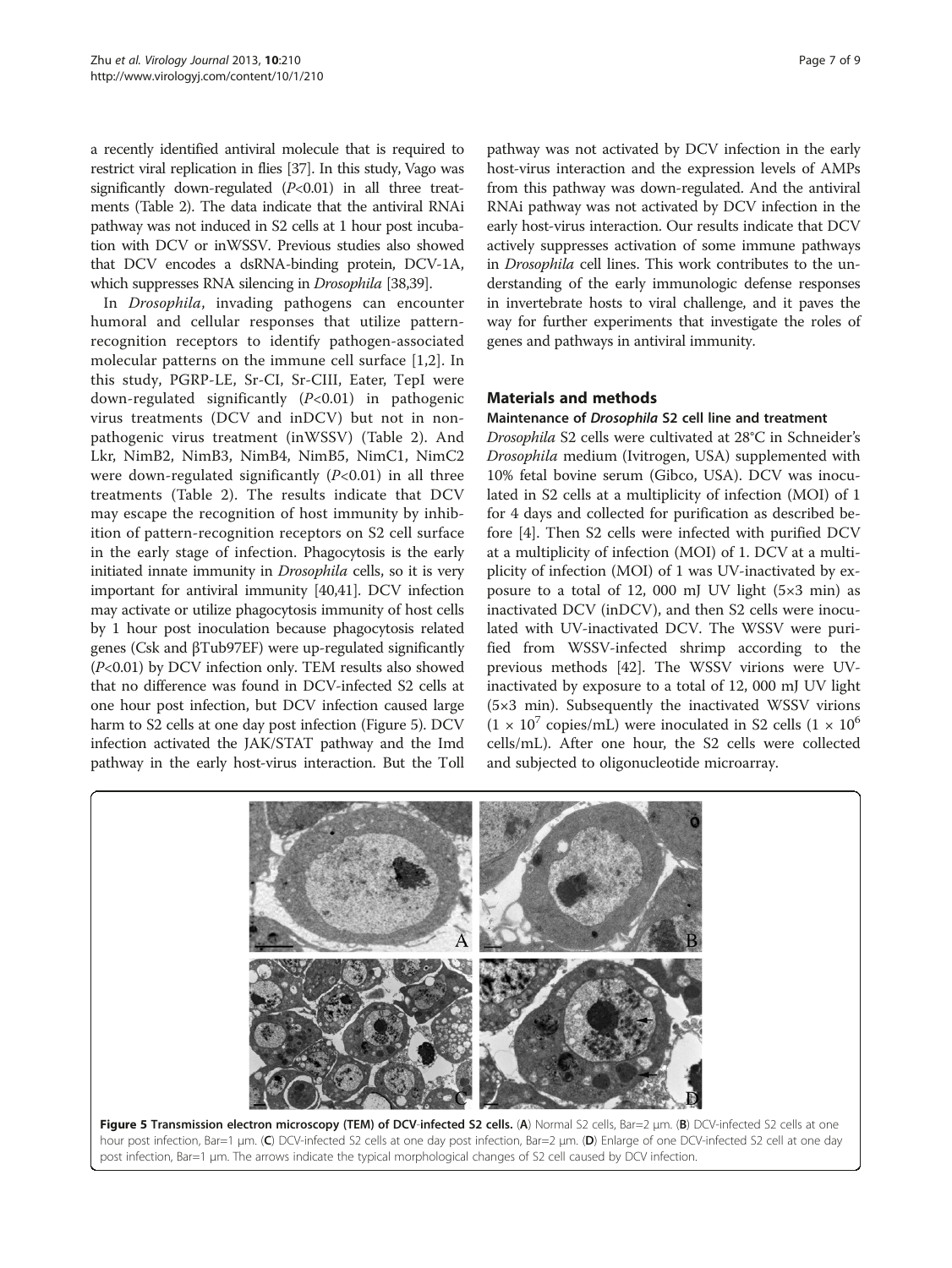#### <span id="page-7-0"></span>Analyses of mRNA expressions with oligonucleotide microarray

The total RNA was extracted from treated S2 cells by using Trizol reagent (Invitrogen, USA) according to the manufacturer's instructions. The total RNA samples were then analyzed by CapitalBio Corp for Drosophila GeneChip (Affymetrix) assay. And each treatment has 3 biological replicates that were measured by this way. Gene expression analysis was performed by using the Affymetrix (Santa Clara, CA, USA) Drosophila GeneChip, using the laboratory methods in the Affymetrix GeneChip expression manual. Gene expression analysis was performed using triple arrays and triple independent mRNA samples for each treatment. Microarray data were analyzed by using Bio MAS (molecule annotation system) 3.0 software (CapitalBio Corporation, Beijing, China). Using the criterion of cutoff limitation as a fold change ≥ 2 or ≤0.5 and qvalue ≤ 5%, differential expression genes were screened and clustered.

#### Biological pathway analysis

Through array analysis, the commonly altered genes were screened from DCV, and WSSV treatments. The selected genes were further analyzed in the context of Gene Ontology (GO) biological process and Kyoto Encyclopaedia of Genes and Genomes (KEGG) biological pathway. Then the results of signaling pathway and protein interaction about these genes were analyzed by MAS 3.0 software. To reveal the functions of predicted target genes, we used the ontology classification of genes based on gene annotation and summary information available through DAVID (Database for Annotation, Visualization and Integrated Discovery).

#### Transmission electron microscopy assay

The S2 cells were pelleted and fixed in the fixative containing 2% paraformaldehyde and 2% glutaraldehyde in 0.1 M sodium cacodylate buffer (pH 7.4) for 18 h at room temperature. Each sample was washed three times with 0.1 M sodium cacodylate buffer at room temperature. Then the sample was postfixed with 2% osmium tetroxide in 0.1 M sodium cacodylate buffer with constant rotation for 1h, followed by washes three times using 0.1 M sodium cacodylate buffer at room temperature. The sample was stained with 2% uranyl acetate in 0.2 M sodium acetate buffer (pH 5.2) for 1 h at room temperature and subsequently washed three times with 0.2 M sodium acetate buffer at room temperature. The sample was dehydrated in an ascending acetone series (50, 60, 70, 80, 90, 95, and 100%) and then in 100% propylene oxide for 10 min with constant rotation at room temperature. After infiltration of sample with EMBED 812/Araldite 502 resin at room

temperature, sections were prepared in a Reichert Ultracut OMU3 microtome (Leica, Germany) at 100 nm thickness, followed by staining with 2% uranyl acetate/70% methanol. The images were collected on a Hitachi 7650 transmission electron microscope (Hitachi, Japan) operating at 70 kV.

#### **Statistics**

Statistical significance was determined by Student's t-test (two-tailed distribution with a two sample equal variance). P-values of less than 0.05 were considered significant and less than 0.01 were considered very significant.

#### Competing interests

The authors declare that they have no competing interests.

#### Authors' contributions

ZF designed the experiments. ZF, DHJ and ZBN carried out the experiments. ZF, DHJ and ZBN analyzed the data, ZF wrote the paper. All authors read and approved the final manuscript.

#### Acknowledgements

This work was financially supported by National Natural Science Foundation of China (31001127).

Received: 18 April 2013 Accepted: 24 June 2013 Published: 27 June 2013

#### References

- Hoffmann JA, Reichhart JM: Drosophila innate imunity: an evolutionary perspective. Nat Immunol 2002, 2:121–126.
- 2. Hoffmann JA: The immune response of Drosophila. Nature 2002, 12:33-38.
- 3. Johnson KN, Christian PD: The novel genome organization of the insect picornalike virus Drosophila C virus suggests this virus belongs to a previously undescribed virus family. J Gen Virol 1998, 79:191-203.
- 4. Johnson KN, Christian PD: Molecular characterization of Drosophila C virus isolates. J Invertebr Pathol 1999, 73:248–254.
- 5. Hedges LM, Johnson KN: Induction of host defence responses by Drosophila C virus. J Gen Virol 2008, 89:1497–1501.
- 6. Huszar T, Imler JL: Drosophila viruses and the study of antiviral hostdefense. Adv Virus Res 2008, 72:227–265.
- 7. Tanji T, Hu XD, Weber ANR, Ip YT: Toll and IMD Pathways synergistically activate an innate immune response in Drosophila melanogaster. Mol Cell Biol 2007, 27:4578–4588.
- 8. Costa A, Jan E, Sarnow P, Schneider D: The Imd pathway is involved in antiviral immune responses in Drosophila. PLoS One 2009, 4:e7436.
- 9. Zambon RA, Nandakumar M, Vakharia VN, Wu LP: The Toll pathway is important for an antiviral response in Drosophila. Proc Nat Acad Sci USA 2005, 102:7257–7262.
- 10. Saleh MC, Tassetto M, Van Rij RP, Goic B, Gausson V, Berry B, Jacquier C, Antoniewski C, Andino R: Antiviral immunity in Drosophila requires systemic RNA interference spread. Nature 2009, 458:346–350.
- 11. Kemp C, Imler JL: Antiviral immunity in Drosophila. Curr Opin Immunol 2009, 21:3–9.
- 12. Sabin LR, Hanna SL, Cherry S: Innate antiviral immunity in Drosophila. Curr Opin Immunol 2010, 22:4–9.
- 13. Dostert C, Jouanguy E, Irving P, Troxler L, Galiana-Arnoux D, Hetru C, Hoffmann JA, Imler JL: The Jak-STAT signaling pathway is required but not sufficient for the antiviral response of Drosophila. Nat Immunol 2005, 6:946–953.
- 14. Carpenter J, Hutter S, Baines JF, Roller J, Saminadin-Peter SS, Parsch J, Jiggins FM: The transcriptional response of Drosophila melanogaster to infection with the sigma virus (Rhabdoviridae). PLoS One 2009, 4:e6838.
- 15. Ramirez JL, Dimopoulos G: The Toll immune signaling pathway control conserved anti-dengue defenses across diverse Ae. aegypti strains and against multiple dengue virus serotypes. Dev Comp Imm 2010, 34:625–629.